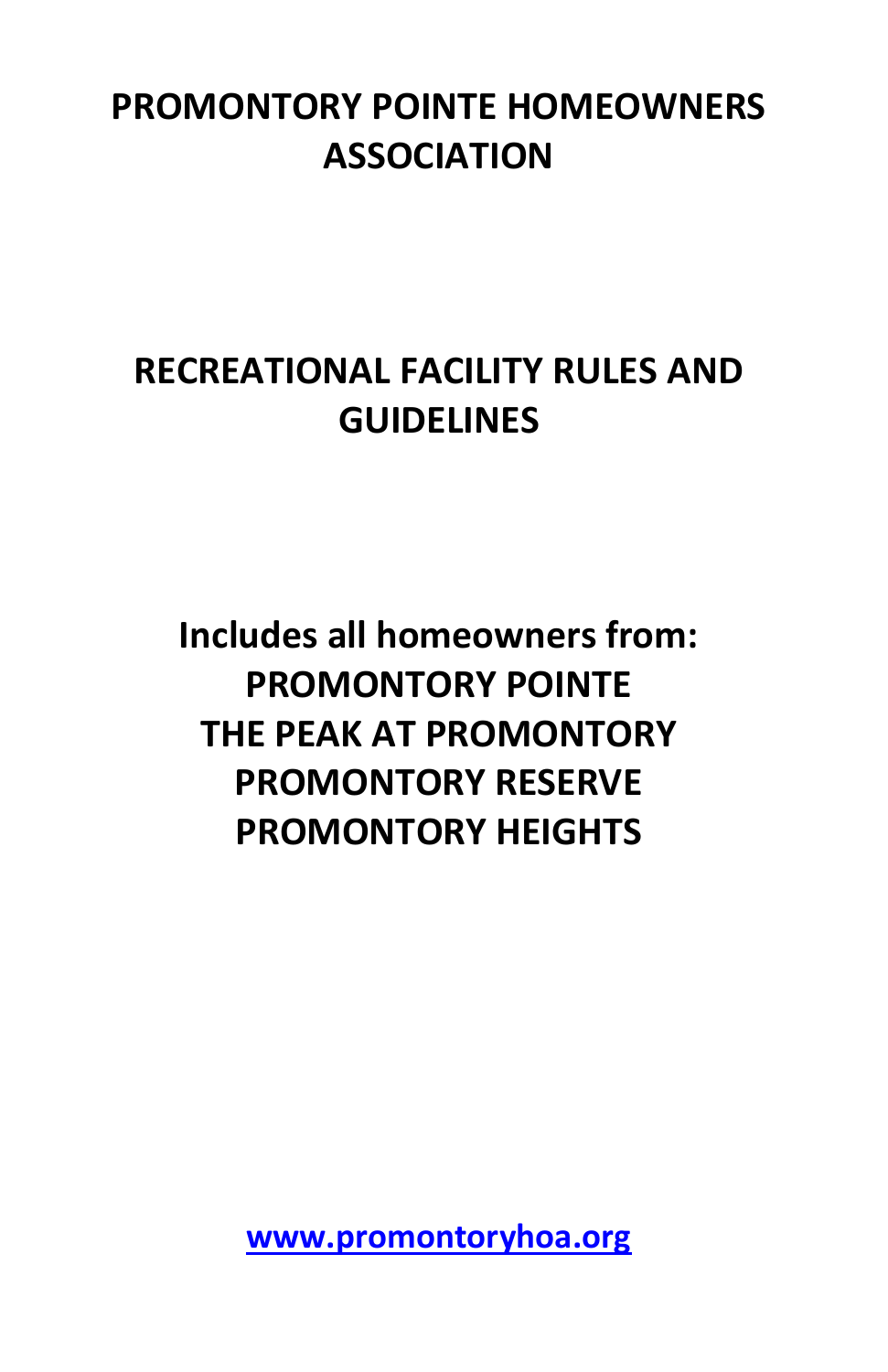## **Recreational Facilities Rules and Guidelines**

### **1. Introduction**

a. The safety and enjoyment of the members of the community are of primary concern in the operation of our Recreational facilities at Promontory Pointe Homeowners Association hear-after known as the HOA. If we show courtesy and consideration for others in our use of the HOA facilities and are respectful and watchful of others, only a minimum of rules and guidelines should be needed.

## **2. Entry & Recreational Facilities Use**

a. Persons using the Recreational facilities do so at their own risk. The HOA is not responsible for accidents, injuries or loss of personal property. The ultimate responsibility is with the facility users who are homeowners in the HOA communities and Association members.

b. Recreational facilities were designed and built for the primary use and recreation of the HOA and guests of residents.

c. Only Association members, their tenants, and their accompanied guests are permitted to use the recreational facilities.

d. Recreation facilities and restrooms (which are located at the pavilion adjacent to the pool) require card key entry. Card keys are available from our management company (see [www.promontoryhoa.org](http://www.promontoryhoa.org/) for contact information). Card keys will only be issued after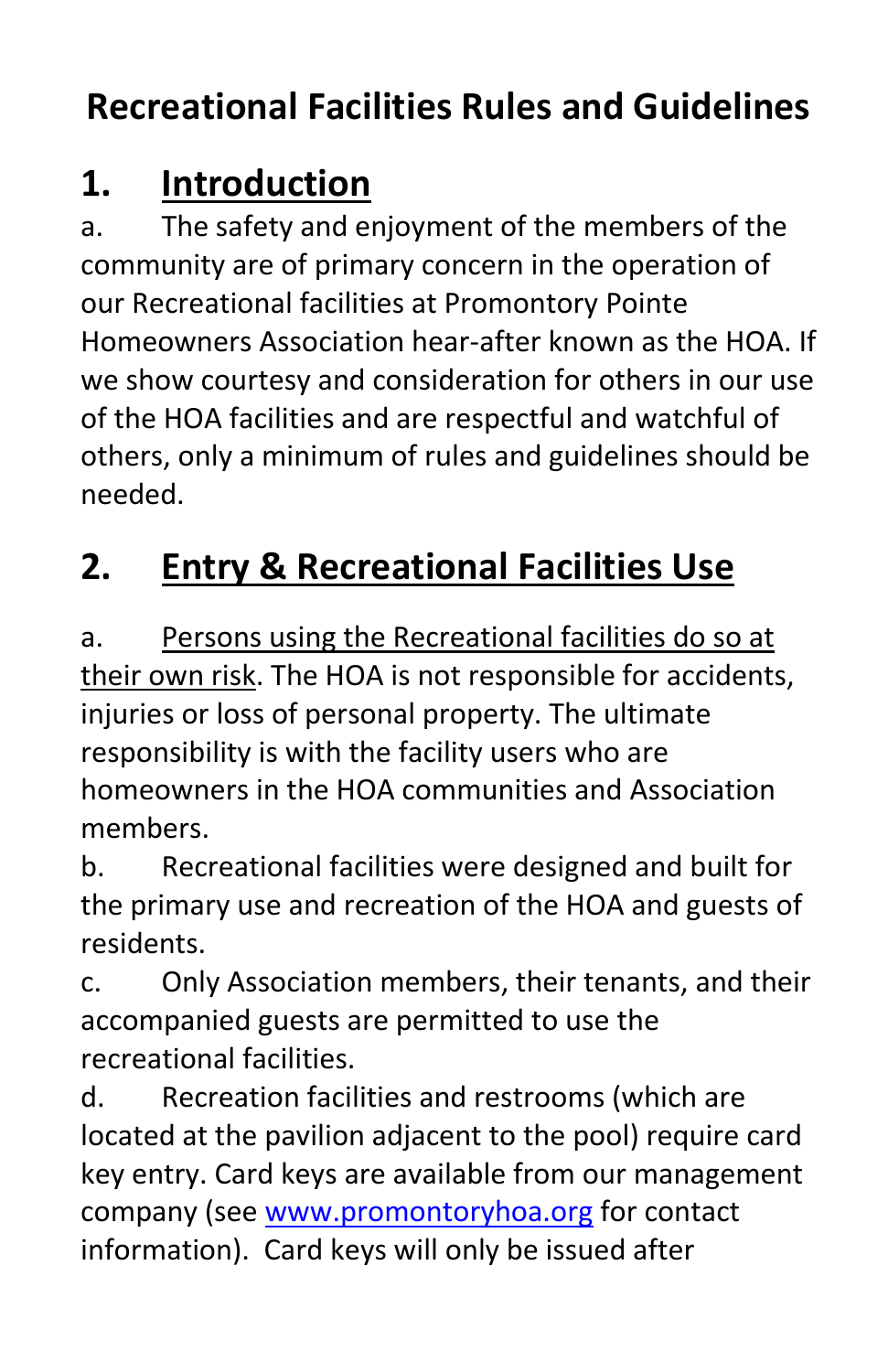confirmation that owners are in good standing, i.e. Dues are current and no outstanding violations or fines, and **after a waiver of liability is signed by each adult member (copy enclosed**). Each household is limited to one card. For liability reasons keys will not be mailed. They must be picked up at the Management Company Office. Please do not duplicate this card key or give it to any non-resident. There will be a \$10.00 charge for a lost card key or reinstatement of a suspended card key. e. HOA members who are 60 days arrears of their assessment fees shall have their card key access suspended until account is current and the designated card key reprogramming charge is paid.

# **3. Guests**

a. Members in good standing may bring to the recreational facilities **ONLY FOUR GUESTS PER LOT AT ANY ONE TIME.** The host member must accompany his/her guests at all times, and he/she is responsible for his/her guests conduct at all times.

b. A guest cannot be a non-paid member of the HOA. i.e. (HOA members who haven't paid their assessments). These members may not have use of the recreational facilities.

# **4. Recreational Facility Conduct Rules**

a. Abusive, vulgar, or profane language and/or gestures are strictly prohibited.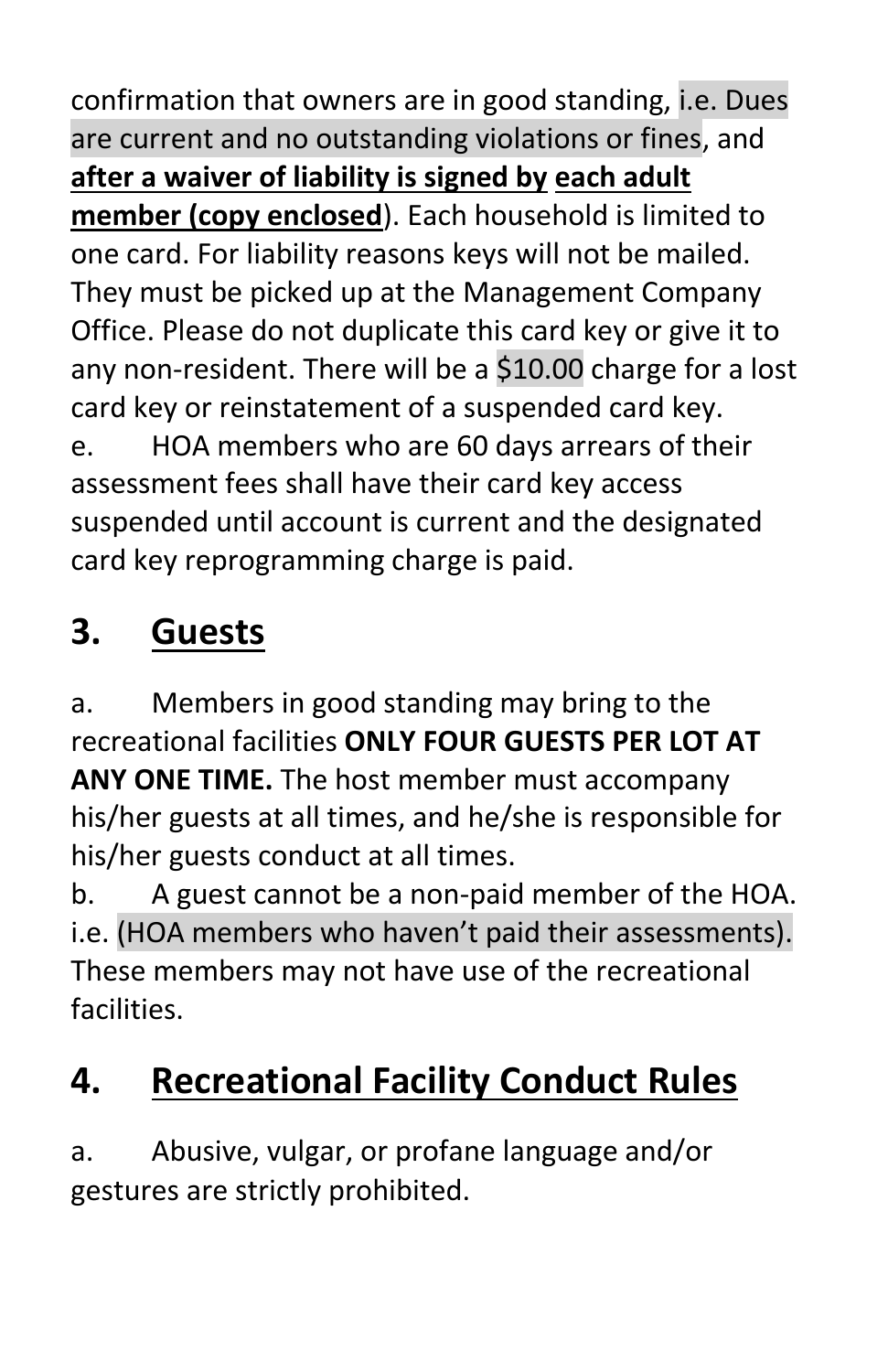b. Food and drinks are allowed in the picnic areas only. Only unbreakable non-glass containers are allowed in any recreational area of the association.

c. Homeowners are responsible for maintaining the cleanliness of the recreational facilities. Glass, breakable items, and pets can be a safety hazard and are not allowed in the recreational facility areas. Please dispose of trash or recyclables in the proper containers provided.

d. No smoking of any kind is allowed at any of the recreational facilities at any time.

e. No alcoholic beverages of any kind are allowed in or around the recreational facilities. No one under the influence of alcohol or drugs will be allowed to use the recreational facilities at anytime.

f. Skates, skateboards, rollerblades, bikes and similar devices are prohibited inside any of the recreational facilities. Skates, skateboards, rollerblades, bikes may be used as a means of transportation and upon arrival placed in the proper area while using the recreational facilities.

g. Recreational facility users must be properly attired. h. Amplified sound is prohibited at all times at the

recreational facilities.

i. The HOA is not responsible for accidents or loss of missing articles.

j. **Anyone guilty of recreational facility violation rules are subject to fines and suspension or expulsion from use of the recreational facilities in accordance with the bylaws.**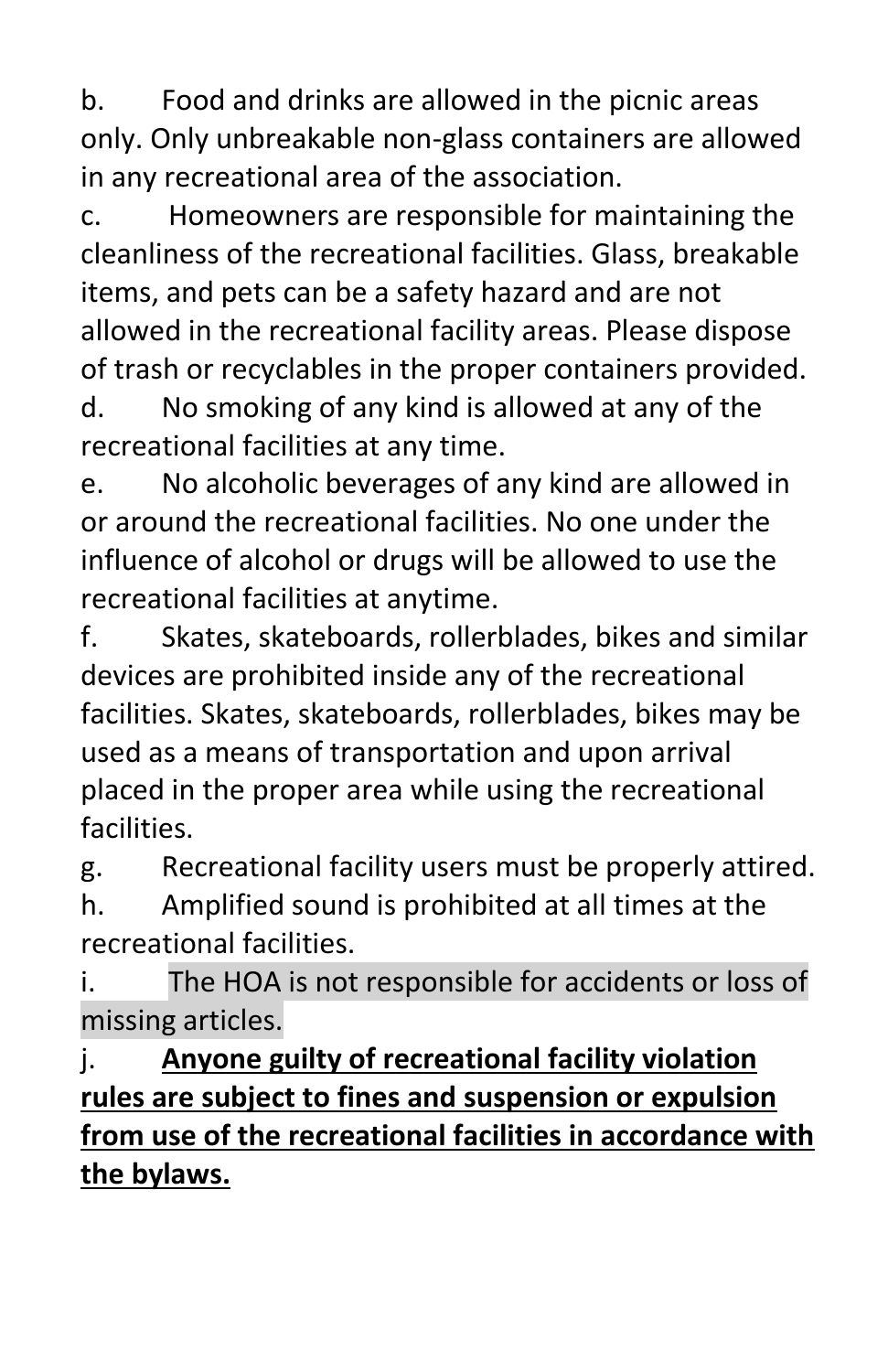#### **SWIMMING POOL RULES & GUIDELINES**

**Emergency Phone Inside Pool Gate Dials 911 For Liability purposes:**

*16 and up are allowed without adult supervision*

*0 to 15 must be accompanied by an adult*

*Residents must be 18 or older in order bring guests or youth 15 and under into the pool area.*

*There are no lifeguards present to watch guests or residents. SWIM AT YOUR OWN RISK!*

#### **1. Schedule & Hours Of Operation**

a. Swim season open: March-October (see website at [www.promontoryhoa.org](http://www.promontoryhoa.org/) for detailed dates.

b. Pool Hours: 5:00 AM to 9:00 PM Thursday through Tuesday, and 12:00 PM to 9:00 PM on Wednesdays. Do not enter pool area before or after hours

c. Closed for winter: October-March \*\*\*\*The HOA reserves the right to close the pool at any time for emergency or repair purposes.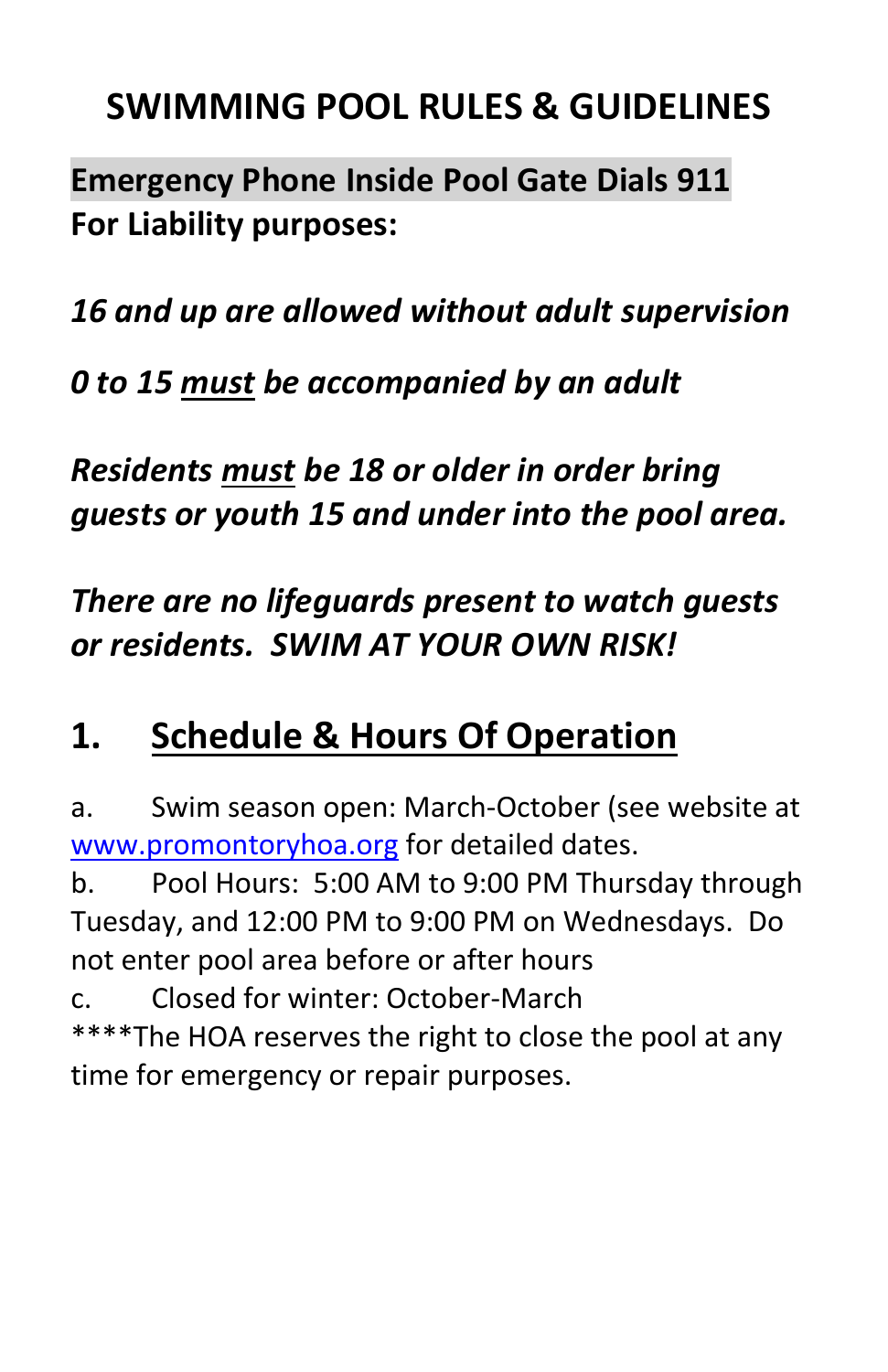## **2. Entry & Pool Use**

a. Persons using the pool do so at their own risk and should **never** swim alone. There are no lifeguards present to supervise or guard users of the pool.

b. Private pool parties are not allowed. The Pavilion may be used for private functions with a \$75.00 deposit. However, its use in this manner should not restrict access to the pool.

c. All users of the pool are responsible to ensure the gate is properly locked upon leaving the pool. Please do not allow others to "tailgate" in on your card or prop the gate open for any reason; this is a significant safety issue. If you notice anything not working properly, please notify our management company through email at [manager@promontoryhoa.org](mailto:manager@promontoryhoa.org) or through phone number posted at pool or contact information posted on [www.promontoryhoa.org.](http://www.promontoryhoa.org/)

# **3. Pool Conduct Rules**

a. This is a **NON-DIVING** pool. The no diving rules are clearly posted in text and symbol on each side of the pool. No diving includes using picnic tables, chairs, loungers, or any other object to jump in or do flips into the pool.

b. No spitting or spouting water, "dunking", running, scuffling, "horseplay" of any kind. Only soft inflatable type balls, such as beach balls, are allowed near or in the pool; no throwing balls (racquetballs, baseballs, footballs,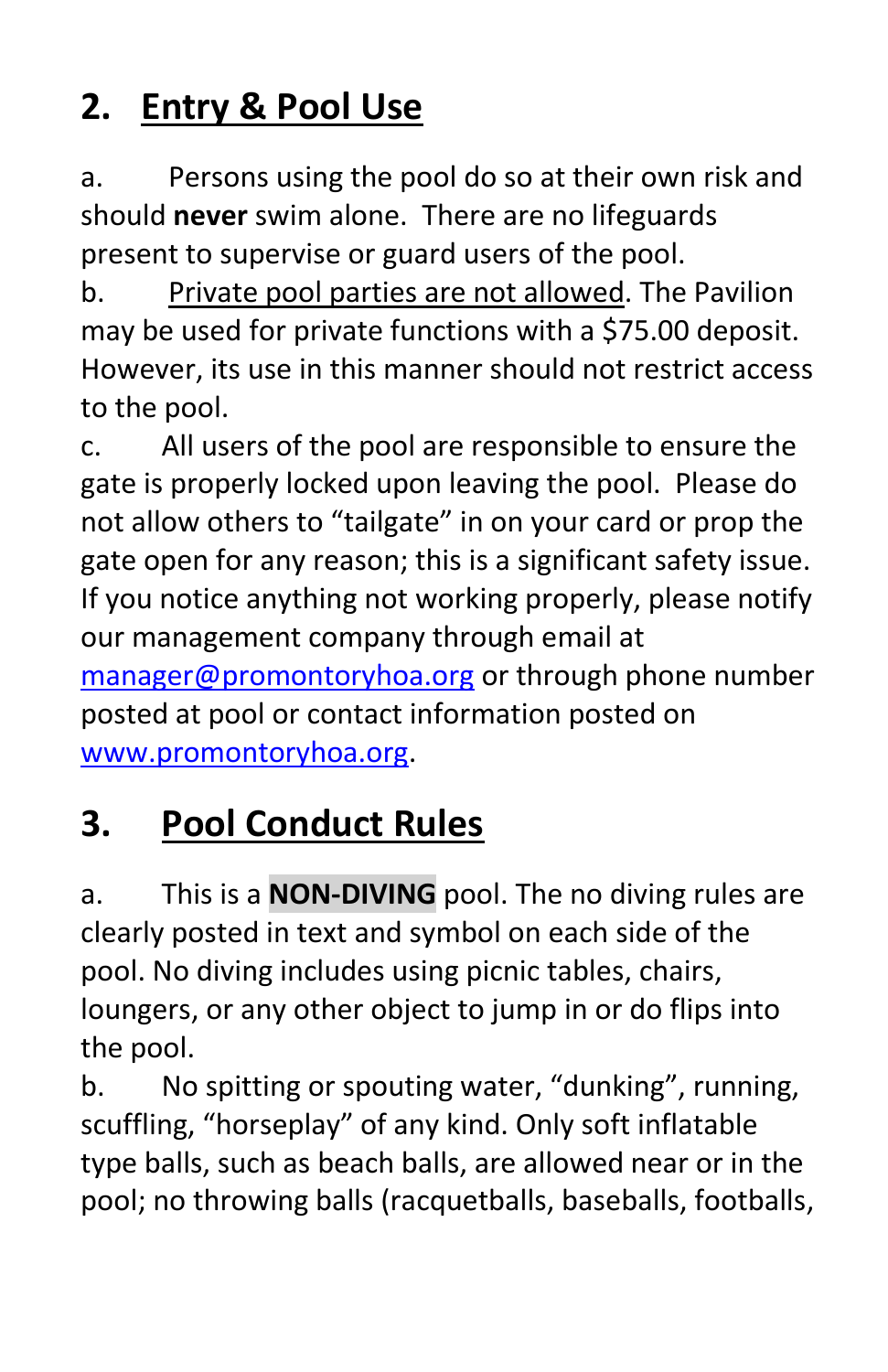etc.) or other objects which may hit or injure other members or guests are allowed in or near the pool.

c. No food, drink, bottles, or gum is allowed on pool edge or in the pool. They will be permitted on the patios, lawn and deck areas. **Only unbreakable non-glass containers are allowed in the pool enclosure**.

d. No glass face masks or goggles are allowed in the pool. Floating devices attached to the swimmer for safety are allowed in the shallow ends only.

e. No animals are allowed in the pool enclosure except for authorized service animals, e.g. seeing-eyedogs.

f. Pool users must be properly attired in acceptable swimwear. No thong bathing suits, cut-off pants, jean shorts or boxers allowed.

**g. Children in diapers must wear rubber pants or swim diapers at all times when in the pool.**

h. Persons with skin disorders or other infectious or contagious diseases shall not enter the pool. Children or adults with diarrhea in the past 24 hours are not allowed in either pool.

i. To prevent/avoid chemical imbalance or filter problems with the water, please:

Towel or shower off suntan lotion or oil before entering the pool. Oil gums up tiles and dilutes the chemicals.

Braid hair, confine in a pony tail or bun, or wear a swim cap if hair is longer than shoulder length. Loose hair cannot be backwashed from the filter system and reduces its efficiency.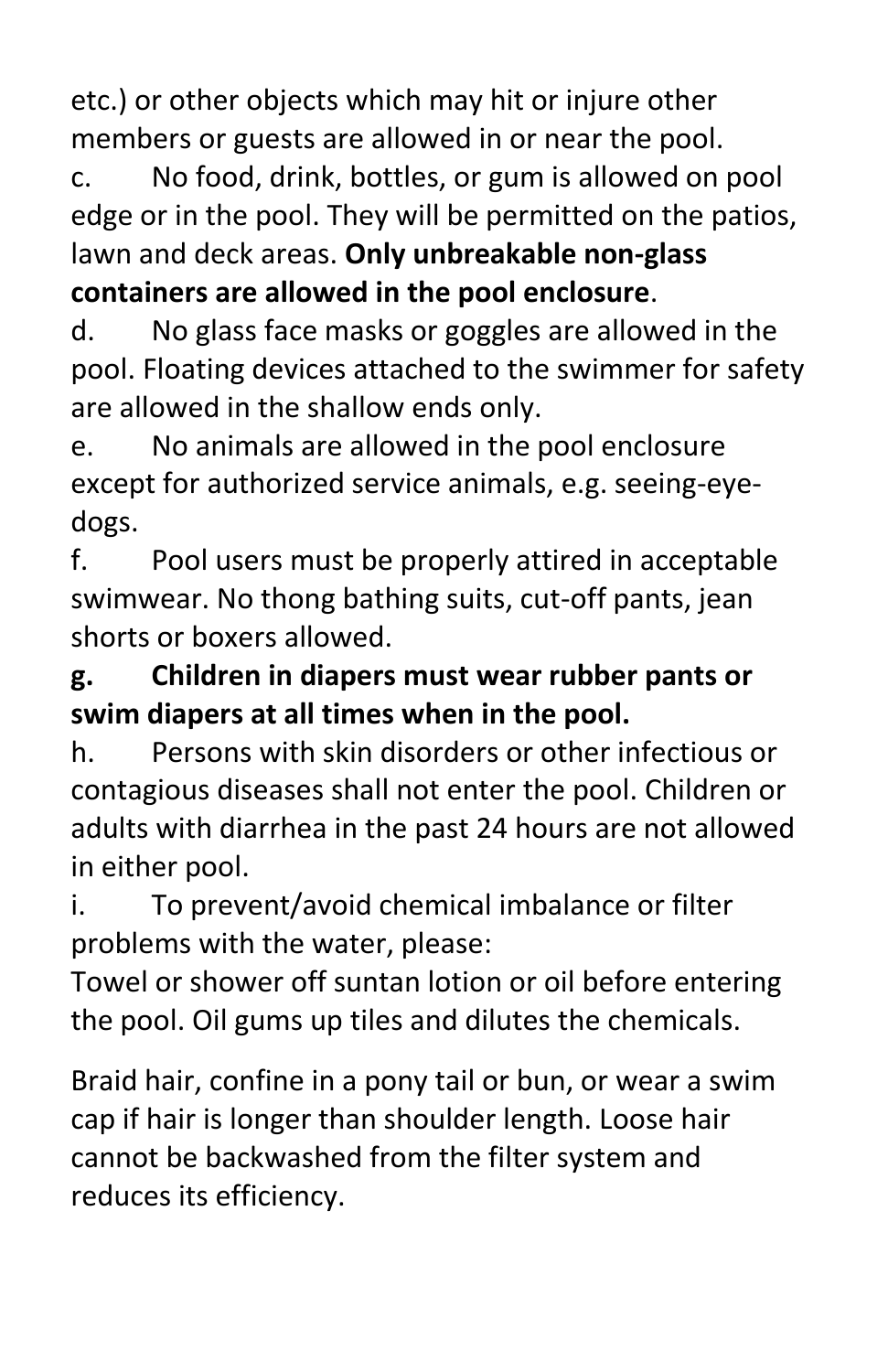### **4. Parking**

Parking is provided in the parking lot adjacent to the pavilion. Overflow parking is allowed on street adjacent to parking lot in the direction of the flow of traffic.

# **SPORT COURT RULES & GUIDELINES**

#### **1. Schedule & Hours Of Operation**

- a. Open year-round.
- b. Court hours are 8:00 AM 9:00 PM.
- c. The HOA reserves the right to close the sport court at any time for emergency or repair response.
- d. The court may not be reserved by members or guests or restricted for organized practices at any time.

# **2. Entry & Court Use**

a. All users of the sport court are responsible to ensure the gate is properly locked upon exiting the court. Do not allow others to "tailgate" in on your card or prop the gate open for any reason.

b. Climbing the fence is prohibited.

c. Hanging or standing on the rims, hanging from the nets, as well as climbing on the goal posts, is prohibited at any time.

d. If you notice anything not working properly please notify our management company through email at [manager@promontoryhoa.org](mailto:manager@promontoryhoa.org) or through contact information posted on [www.promontoryhoa.org.](http://www.promontoryhoa.org/)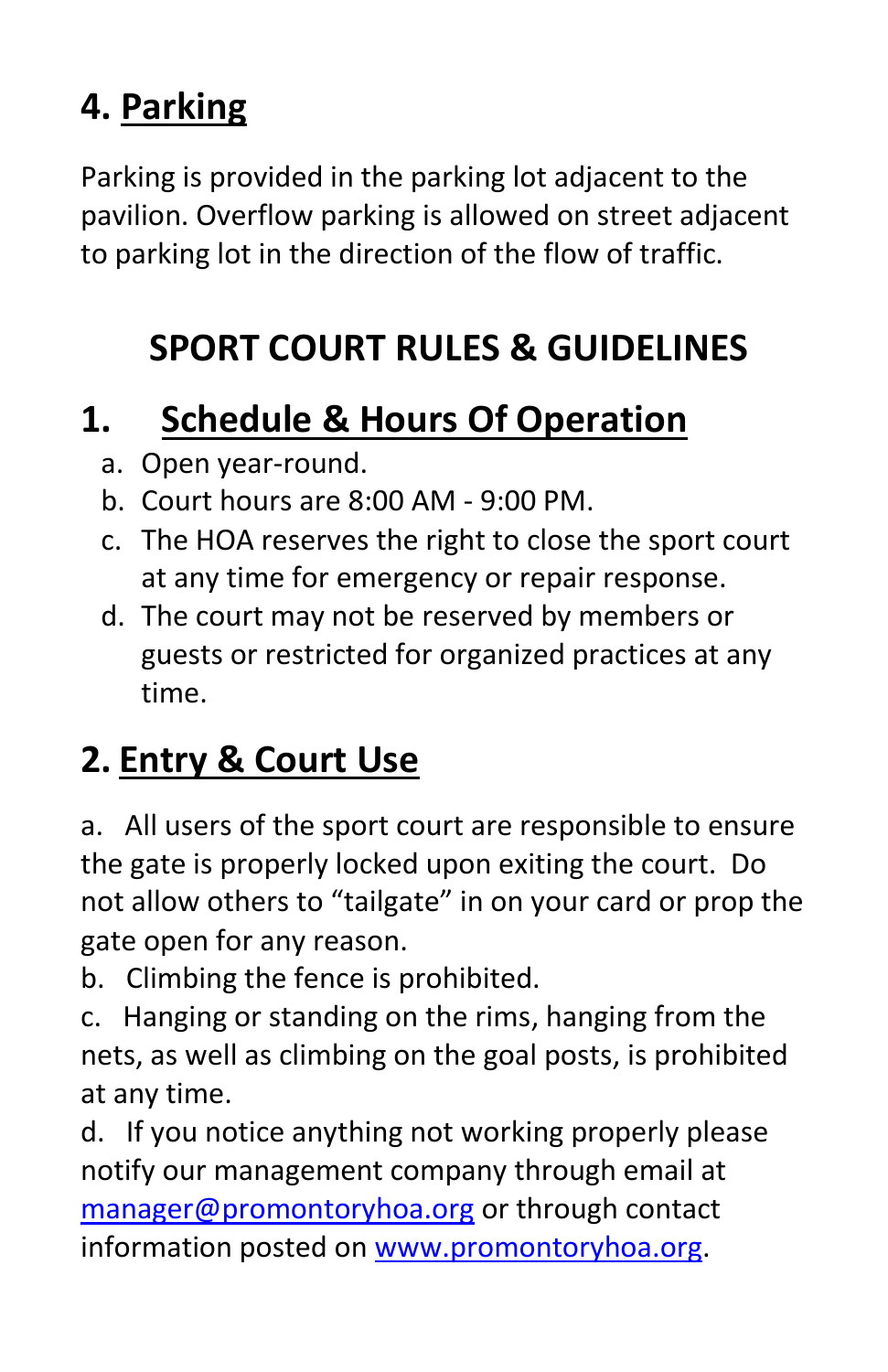## **3. Parking**

Parking is provided in the parking lot adjacent to the sport court. Overflow parking allowed along street adjacent to the sport court in the direction of the flow of traffic.

## **PLAYGROUND RULES & GUIDELINES**

#### **1. Schedule & Hours Of Operation**

a. Open year-round.

b. Playground & picnic hours are 8:00 AM -9:00PM.

c. The HOA reserves the right to close the playground & picnic area at any time for emergency or repair response.

### **2. Playground & Picnic Facility Use**

a. Small playground for children under 5 years of age.

- b. Large playground for 6 to 12 year olds.
- c. Swings, ageless.

d. Do not bounce balls or other objects off of homes adjacent to the park, please be respectful of their privacy.

e. Grills are available first come/first served and may not be reserved in advance.

f. Grills must not be left hot as this will impose a hazard to others. Grills/coals must be cleaned out after use.

g. Grills may not be used when Burn Bans are in effect.